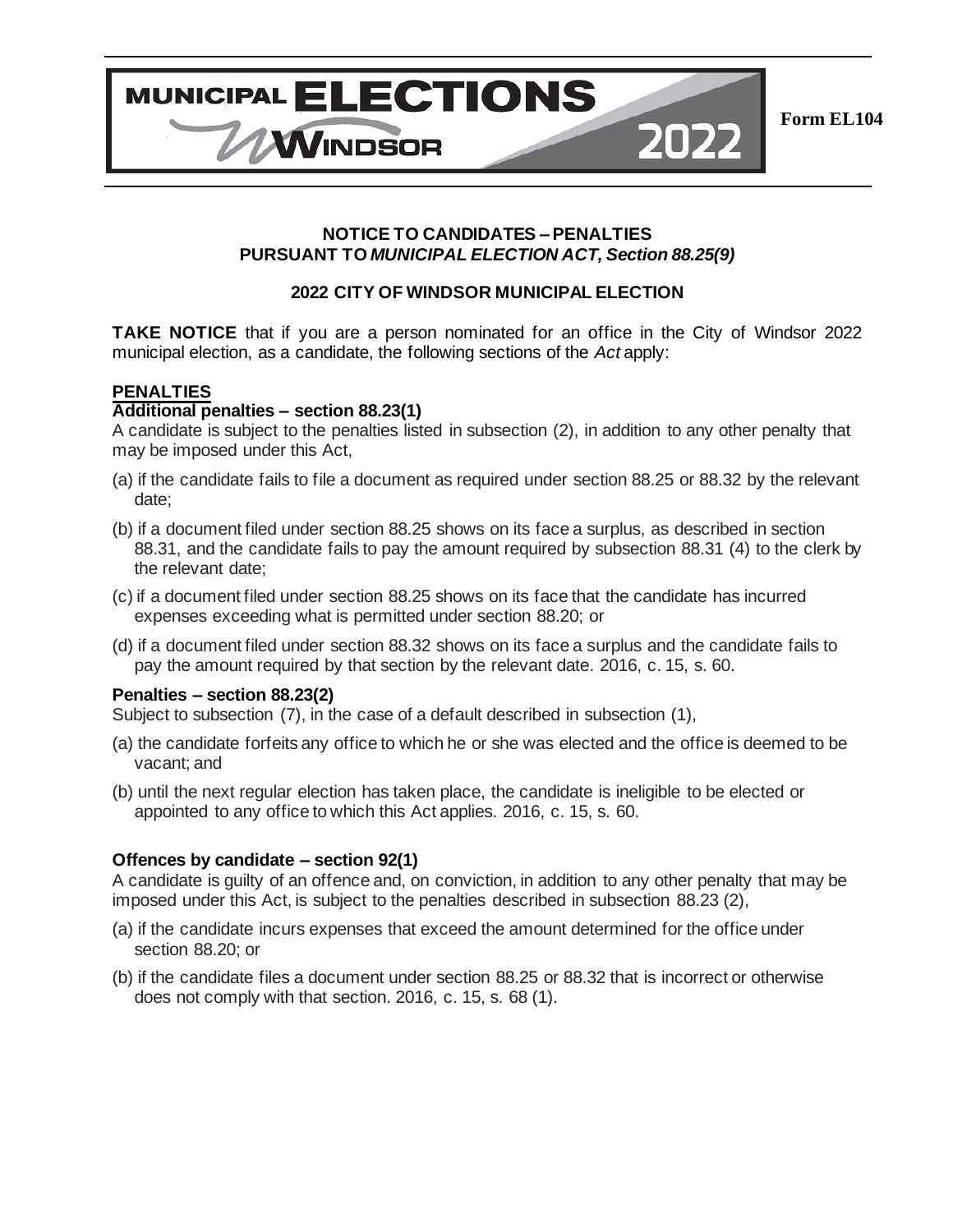

**NOTICE TO ALL CANDIDATES - REFUND PURSUANT TO THE** *MUNICIPAL ELECTION ACT, Section 33.1*

## **2022 CITY OF WINDSOR MUNICIPAL ELECTION**

**TAKE NOTICE** that if you are a person nominated for an office in the City of Windsor 2022 municipal election, as a candidate, the following sections of the *Act* apply:

### **REFUND**

### **Refund of Nomination Fee– section 34**

*"A candidate is entitled to receive a refund of the nomination filing fee if the documents required under subsection 88.25(1) are filed on or before 2:00pm on the filing date [Friday, March 31, 2023] in accordance with that subsection."*

## **NOTICE TO ALL CANDIDATES – FINANCIAL STATEMENT PURSUANT TO THE** *MUNICIPAL ELECTION ACT, Section 33.1*

**\_\_\_\_\_\_\_\_\_\_\_\_\_\_\_\_\_\_\_\_\_\_\_\_\_\_\_\_\_\_\_\_\_\_\_\_\_\_\_\_\_\_\_\_\_\_\_\_\_\_\_\_\_\_\_\_\_\_\_\_\_\_\_\_\_\_**

## **2022 CITY OF WINDSOR MUNICIPAL ELECTION**

#### **Form 4 – Financial Statement**

# **Candidate's Financial Statement – section 88.25(1)**

*"Candidates' financial statements, etc.*

*88.25 (1) On or before 2 p.m. on the filing date, [Friday March 31, 2023], a candidate shall file with the clerk with whom the nomination was filed a financial statement and auditor's report, each in the prescribed form, reflecting the candidate's election campaign finances, [ as of December 31 in the year of the election] and*

#### *Same*

*(2) If a candidate's election campaign period ends as described in paragraph 3 of subsection 88.24 (1), the financial statement and auditor's report must reflect the candidate's election campaign finances as of the day the election campaign period ended.*

#### *Error in financial statement*

*(3) If an error is identified in a filed financial statement, the candidate may withdraw the statement and, at the same time, file a corrected financial statement and auditor's report on or before the applicable filing date under section 88.30.*

#### *Supplementary financial statement and auditor's report*

*(4) If the candidate's election campaign period continues during all or part of the supplementary reporting period, the candidate shall, before 2 p.m. on the supplementary filing date, file a supplementary financial statement and auditor's report for the supplementary reporting period.*

#### *Same*

*(5) If a candidate's election campaign period ends as described in paragraph 3 of subsection 88.24 (1) and the election campaign period continued during all or part of the supplementary reporting period, the candidate shall, before 2 p.m. on the supplementary filing date, file a supplementary financial statement and auditor's report for the period commencing on the day the*